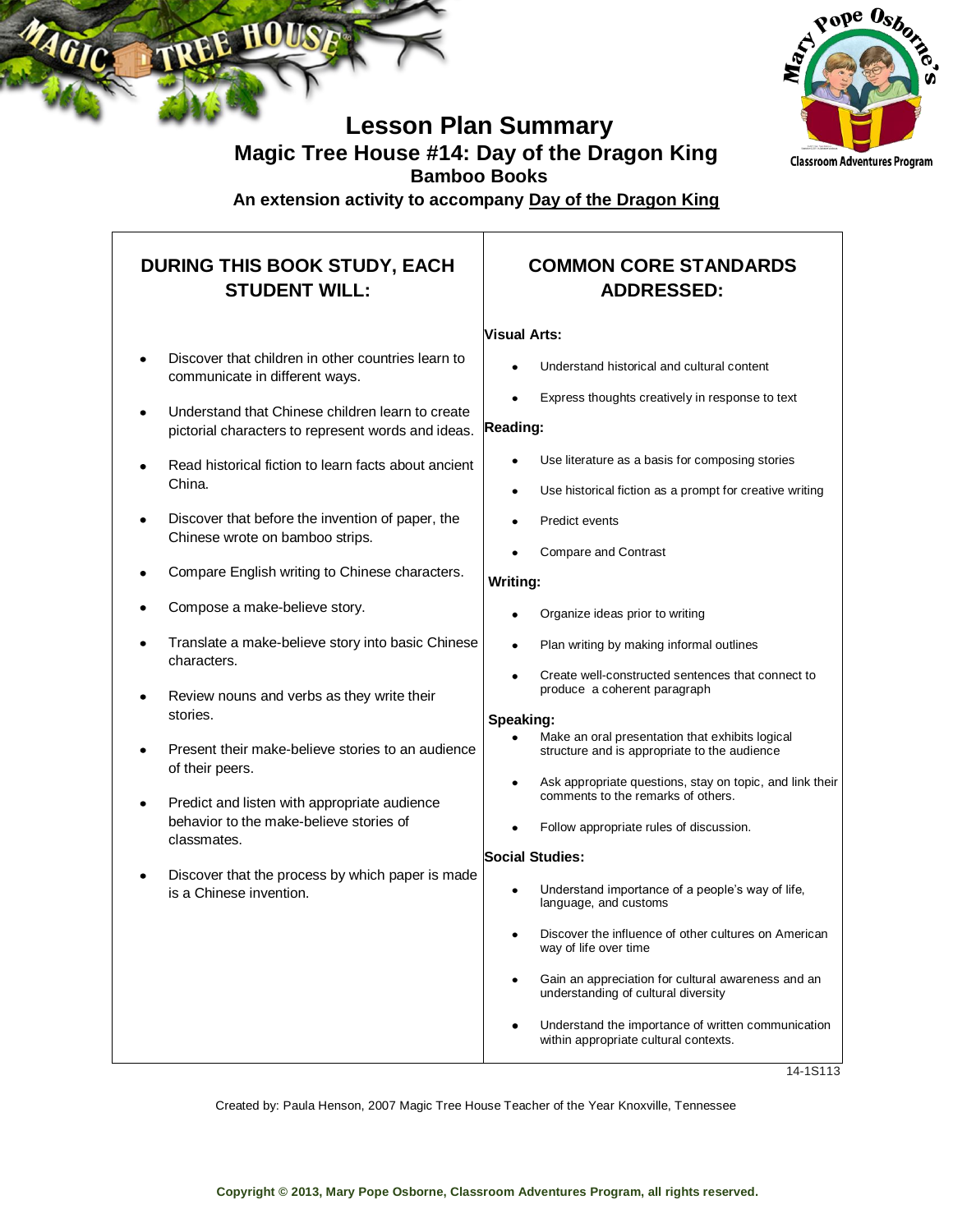



### **Lesson Plan Magic Tree House #14: Day of the Dragon King**

**Bamboo Books from Day of the Dragon King**

After reading Day of the Dragon King, your students will discover books were written on bamboo strips in Ancient China.



It wasn't until years later that the Chinese invented the method by which paper is made. They also learned that Chinese writing consists of characters that stand for objects or ideas and are written in vertical form. Provide children with the opportunity to make their own bamboo books and translate them into an English story that they can share with classmates!

Created by: Paula Henson, 2007 Magic Tree House Teacher of the Year Knoxville, Tennessee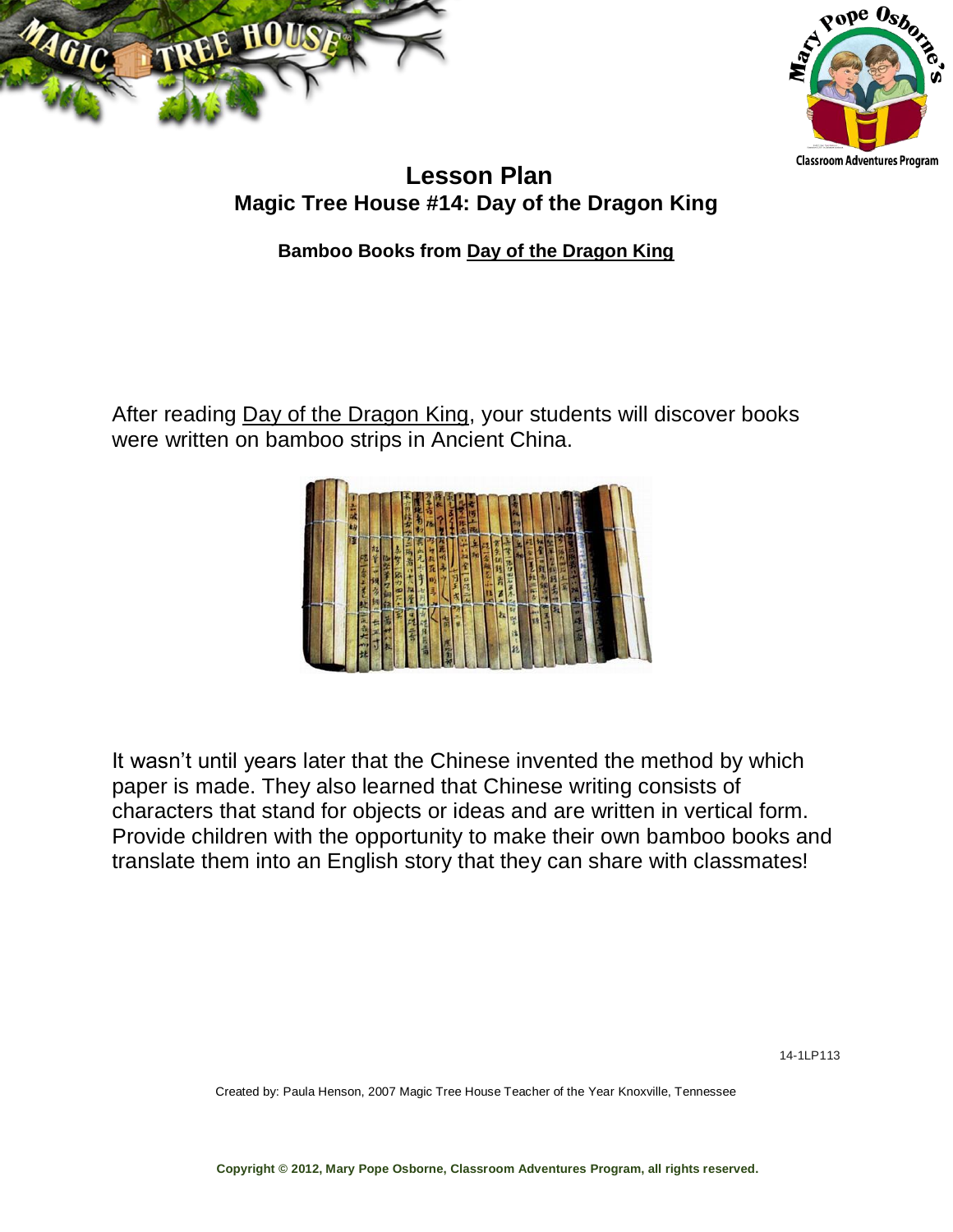

# Materials For Each Student

- 8 Tongue Depressors
- 4 ft. Embroidery Thread (any color)
- Sharpie Permanent Markers (dark colors are best)
- Activity sheet for students to draw their own representations of words and ideas (provided)
- List of Chinese Ideograph Characters (provided). $\bullet$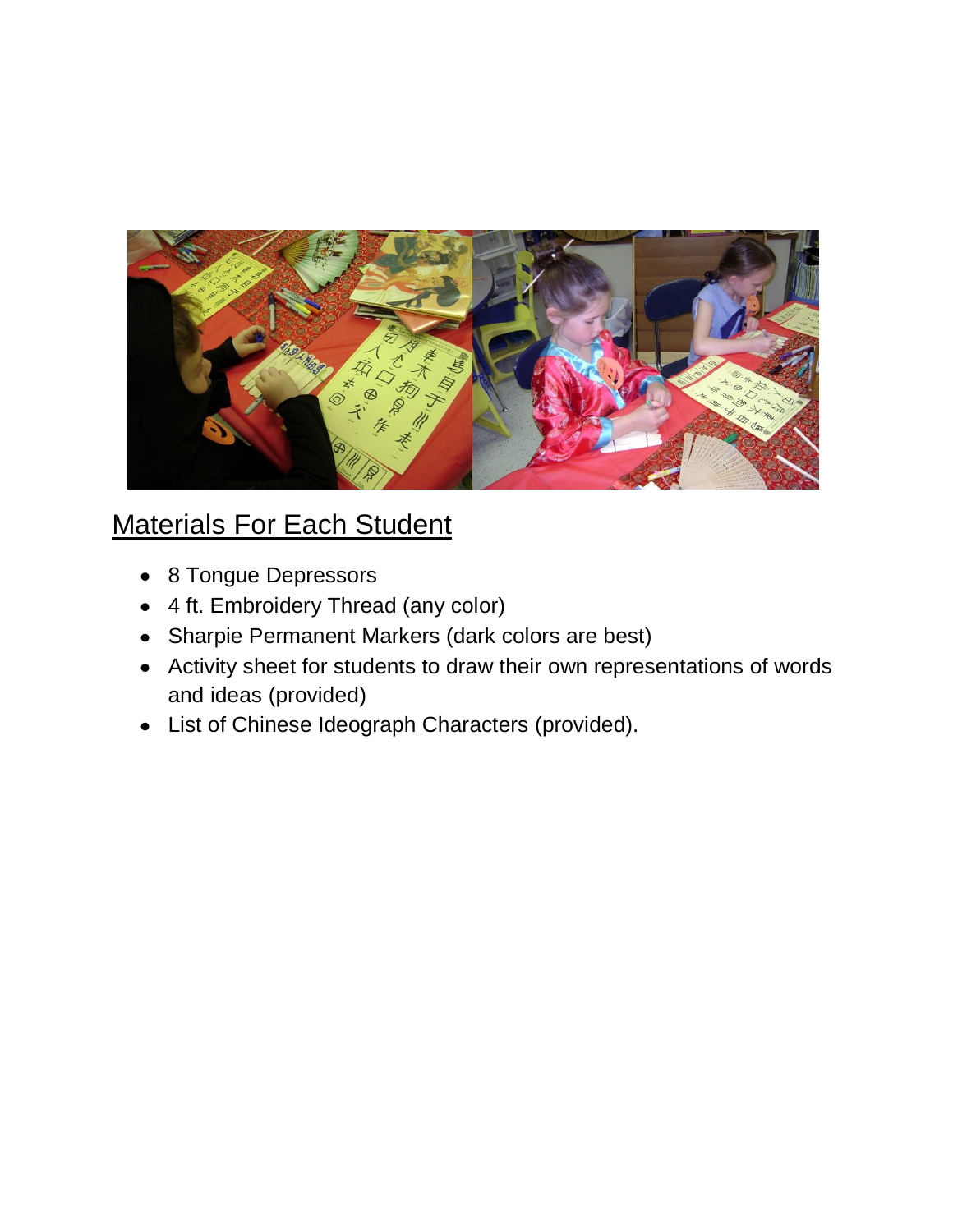# Prepare Ahead of Time

The tongue depressors will need to be connected by embroidery thread ahead of time. Enlist parent volunteers to help with this task. Parents are often eager to help teachers prepare activities, especially if they can do so at home. This is an effective way to allow working parents the opportunity to help with classroom activities. Students should be able to complete this activity independently. Follow the steps below in preparing the bamboo books:

**Step 1:** Collect 8 tongue depressors in a vertical fashion (side by side)

**Step 2:** Loop embroidery thread (double the thread) around each tongue depressor individually and knot tightly in between each one to create small "separation". You will need to connect with two rows of thread.



**Step 3:** Secure tightly between each tongue depressor and tie the two rows at the end. The separations between depressors hold the "book" together and enable children to "fold" their bamboo books when they complete their stories.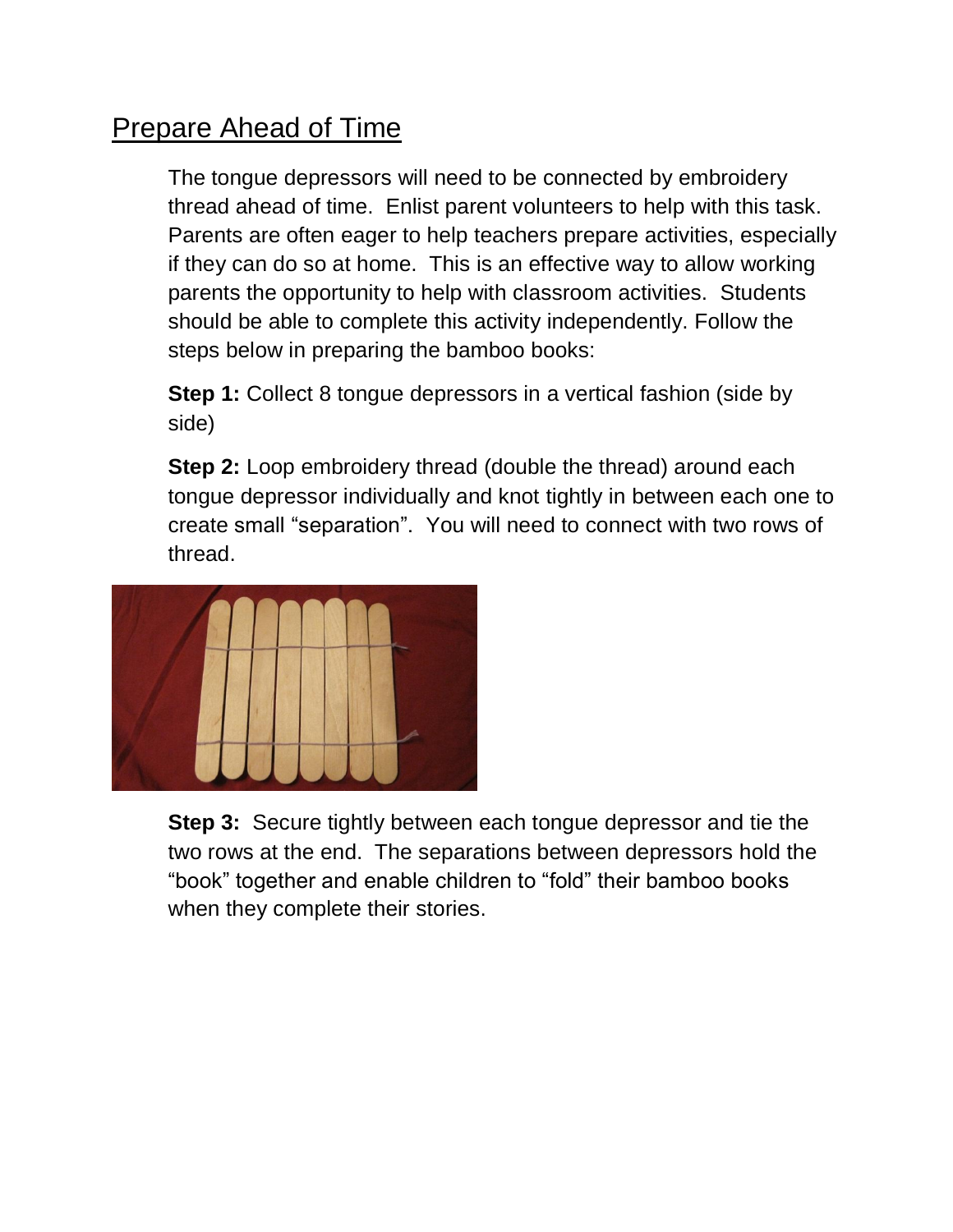## **Directions**

- **1)** Give each child a bamboo book, access to a variety of Sharpie permanent markers, a blank activity sheet with only the words for each character (provided), and a piece of writing paper.
- **2)** Before allowing students to see the copy of Chinese Ideograph Characters (provided), give children the blank activity sheet with only the words for each character. Have them draw their own pictorial representation for each word.
- **3)** Next, give students a copy of the Chinese Ideograph Characters and allow them to compare their drawings to the Chinese characters. Discuss any similarities and differences that exist.
- **4)** Then, allow children to "practice" writing a story using as many words from their activity sheet as possible on paper while viewing their own pictures.

### **Example:** (Words for Chinese characters are highlighted.)

*The sun came up so my dog and I went for a walk by the stream. We saw a man trying to catch a fish in the stream. He was my father! I took his hand and we walked to a big tree in the field where his horse was waiting. It was time to go home because the moon was over the trees, but we decided to return when the sun rises again.*

**5)** Next, allow children to practice drawing the Chinese characters that correspond to the words in their stories on paper in vertical form (using the copy of the ideograph characters).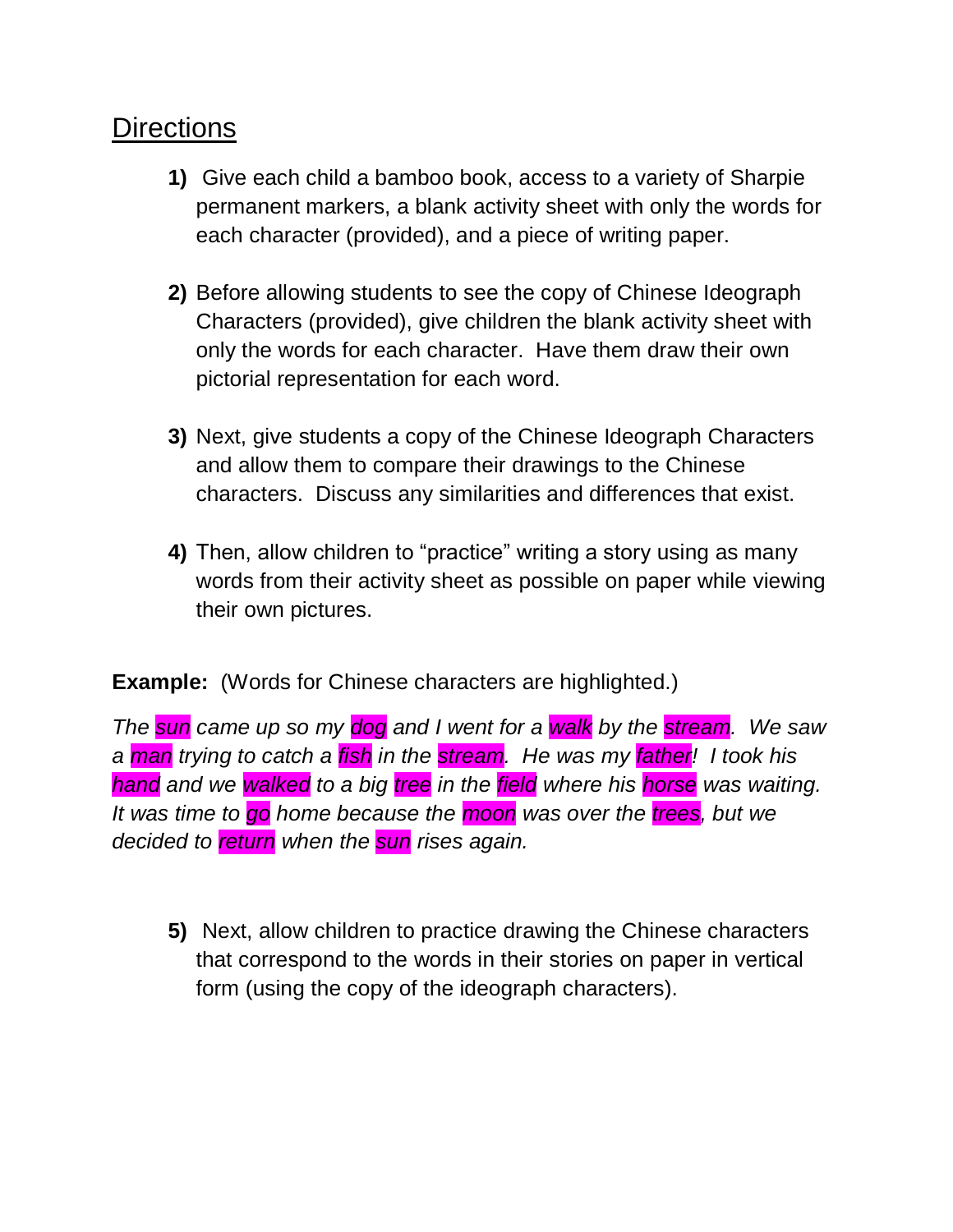- **6)** Children are now ready to transfer the English and Chinese versions of their stories to the bamboo books. Ask students to first write their English story (in words only) on one side of the bamboo book with Sharpies, then turn the bamboo book over and draw the corresponding Chinese characters (using copies of the Chinese Characters provided) to represent key words. Remind them that in Day of the Dragon King they learned that Chinese characters are written in a vertical form, unlike our horizontal form. Encourage them to draw the Chinese characters vertically on the tongue depressors. Note that all words used in the English version will not have a Chinese character such as it, to, and when. Discuss that the Chinese characters are all nouns and verbs in their stories. This activity will serve to be an effective review of nouns and verbs.
- **7)** Finally, allow students to share their bamboo books with classmates. Students can read the side of the bamboo book with the English version while classmates follow along by looking at the opposite side of the book containing the Chinese characters. Allow children to predict what the stories will be about as they look at the Chinese characters before hearing the story. Predicting allows for a greater degree of comprehension.

\*Students would enjoy making their own paper after this lesson if resources are available. View the following to see a demonstration of  $4<sup>th</sup>$  grade paper making:

<http://www.youtube.com/watch?v=aQoz1pkKmdA&feature=related>

*Activity sheets follow on next two pages.*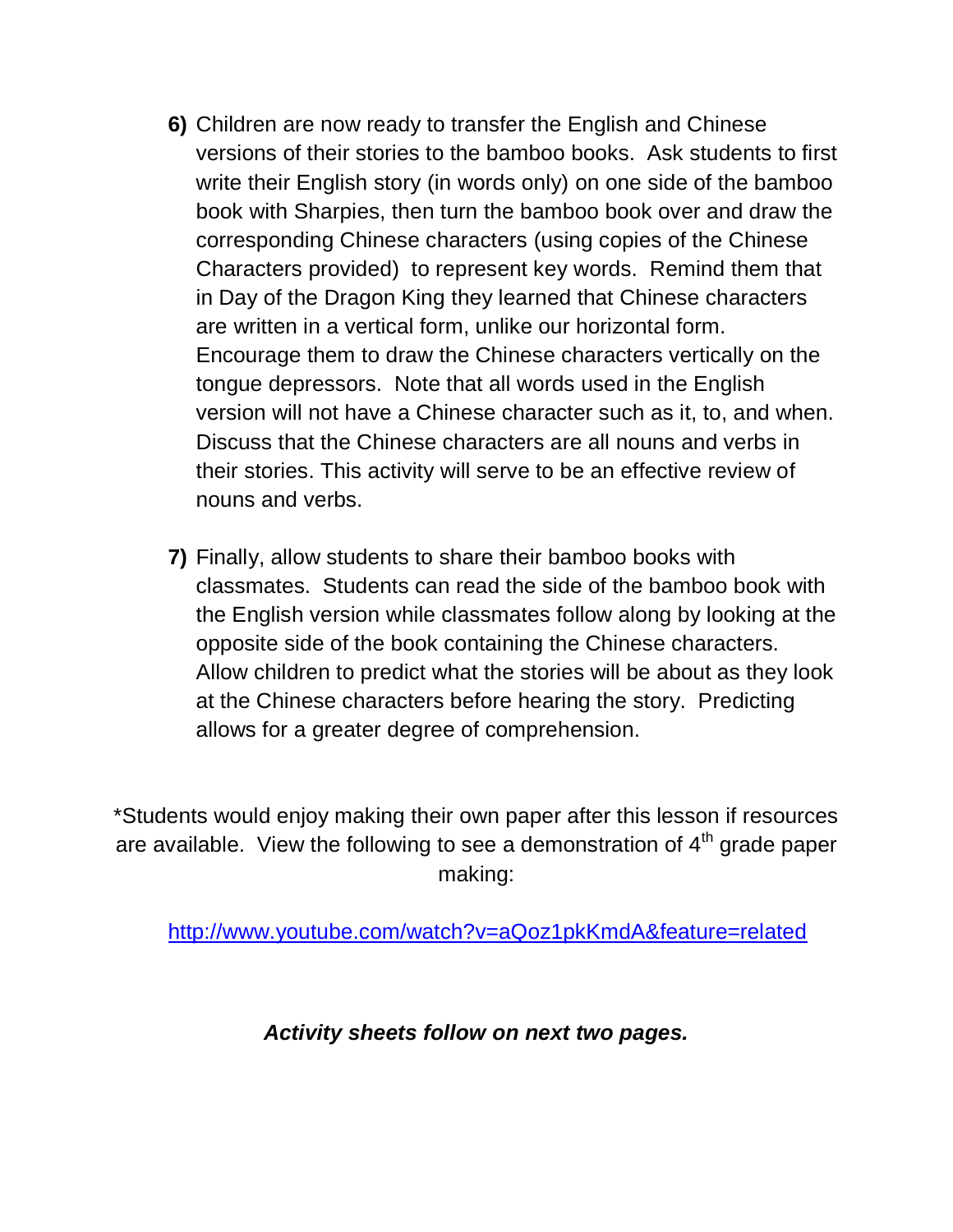# Draw pictures to represent your interpretation of the words:

| sun       | moon   | vehicle | horse  |
|-----------|--------|---------|--------|
|           |        |         |        |
|           |        |         |        |
| man       | heart  | tree    | eyes   |
|           |        |         |        |
|           |        |         |        |
| fish      | mouth  | dog     | hand   |
|           |        |         |        |
|           |        |         |        |
| <u>go</u> | field  | see     | stream |
|           |        |         |        |
|           |        |         |        |
| return    | father | make    | walk   |